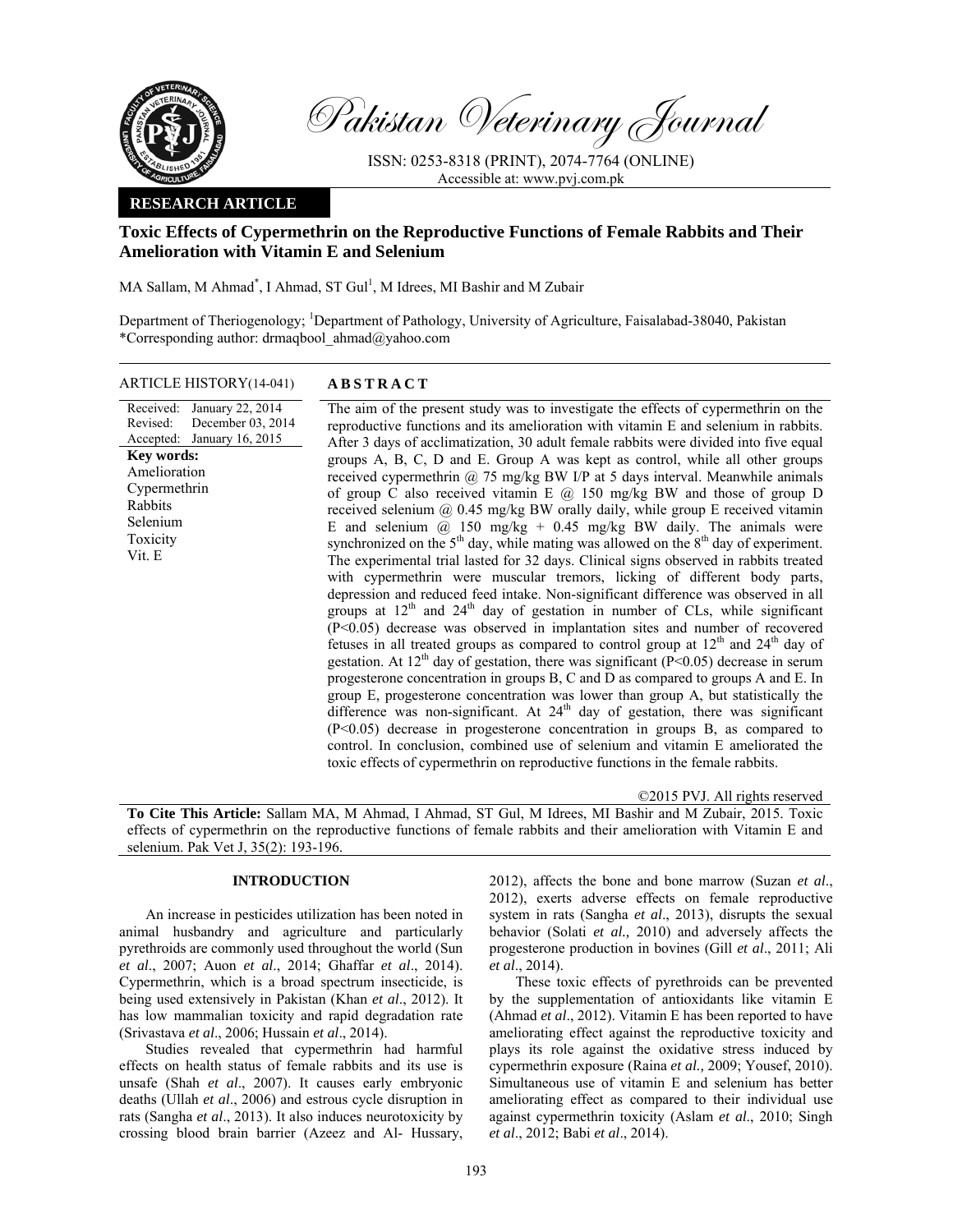In Pakistan, a lot of work has been carried out on the effects of cypermethrin in rabbits and other animals. Many studies have been published on, effects of cypermethrin on reproduction, hematological and biochemical parameters of rabbits (Ullah *et al*., 2006; Shah *et al*., 2007; Ahmad *et al*., 2012; Khan *et al*., 2012). However, there is lack of information on amelioration of cypermethrin toxicity, especially on reproductive performance. So, the main objective of present study was to investigate the amelioration effect of vitamin E, selenium and their combination to encounter cypermethrin toxicity on reproductive functions in adult female rabbits.

### **MATERIALS AND METHODS**

**Experimental animals:** A total of 30 clinically normal and healthy adult female and 8 male rabbits were used in this study. These rabbits were maintained in cages with equal interval of light and dark i.e. 12 hrs each and temperature for all these groups was maintained at 30ºC in a controlled room. Fresh grass and green fodder was offered in the morning and evening, whereas fresh drinking water was provided around the clock. Experimental animals were acclimatized for three days and experimental trial was continued for 32 days.

**Treatments to the animals:** The experimental female rabbits were divided into five equal groups A, B, C, D and E, with six animals in each group. Animals of group A were kept untreated as control and equal volume of normal saline was injected intraperitoneally. Groups B, C, D, and E were treated with cypermethrin  $\omega$  75 mg/kg BWI/P at five days interval i.e. the treatment was administered on  $3<sup>rd</sup>$ ,  $8<sup>th</sup>$ ,  $13<sup>th</sup>$ ,  $18<sup>th</sup>$ ,  $23<sup>th</sup>$  and  $28<sup>th</sup>$  day of experiment. Along with cypermethrin animals in group C received vitamin E @150mg/kg BW., Group D received selenium @0.45mg/kg BW and group E received Vitamin E @150mg/kg BW + selenium @ 0.45mg/kg BW, orally/day, from day  $3<sup>rd</sup>$  to  $32<sup>nd</sup>$  of experiment. Estrous cycle of female animals was synchronized by injecting prostaglandin @0.43ug/kg BW (Dalmazine, FATRO Pharma, Italy) intramuscularly on the  $5<sup>th</sup>$  day, and mating was allowed on  $8<sup>th</sup>$  day of the trial. Eight male animals were used for the purpose of matting and they did not receive any treatment.

**Post treatment monitoring:** The animals in each group were monitored for clinical signs and behavioral alterations, twice daily. Three animals from each group were euthanized humanely at  $20<sup>th</sup>$  day  $(12<sup>th</sup>$  day of gestation) and the remaining animals (three per group) were euthanized at  $32<sup>nd</sup>$  day  $(24<sup>th</sup>$  day of gestation) of the experiment. Before euthanasia, blood samples were collected without anticoagulant, serum was extracted and stored at -20°C till further analysis. Serum progesterone concentration was determined by using a commercial kit (Progesterone  $\lceil 125 \rceil$ ) RIA Kit, Ref: RK-460M, Izotop). Sensitivity of this kit was  $0.44 \pm 0.12$  nmol/l and  $100\%$ cross reactivity with progesterone. Ovaries of each animal were examined for the presence of corpuralutea (CL). Number of implantation sites and number of viable fetuses in the uterus were recorded. Rate of early embryonic and fetal deaths were calculated by using following formula (Ahmad, 2010).

Early embryonic death rate  $=$  No of CLs  $-$  No of implantation sites / No of  $CLs \times 100$ 

Fetal death rate  $=$  No of implantation sites  $-$  No of fetuses recovered / No of implantation sites ×100

**Statistical analysis:** Mean±SE of various parameters of five groups were computed. In order to ascertain the magnitude of difference among different groups, data were analyzed statistically using analysis of variance. Duncan's multiple range test was applied for multiple means comparison, where necessary.

## **RESULTSAND DISCUSSION**

In the present study, cypermethrin treated animals developed clinical signs and behavioral alterations in all groups with variable intensities. These signs included irritation, itching, increased urination, restlessness, muscular tremors, in-coordination and decreased feed intake, and were similar to previously reported signs in rabbits (Ullah *et al*., 2006: Shah *et al*., 2007) and male goats (Khan *et al*., 2009). Similarly, paralysis of hind limb, low feed intake, depression and nervous signs in rabbits have been reported by Dahamna *et al.* (2009), and in rats by Manna *et al*. (2004) and Nair *et al*. (2011). It has been shown that uncontrolled use ofcypermethrin can lead to unwanted results in non-target species. It induces neurotoxicity by crossing blood brain barrier and causes hyper excitation of CNS by prolonging the opening of sodium channels. It also modulates the level of neurotransmitters (Singh *et al.,* 2012; ul Hassan *et al*., 2014).

Regarding the number of CLs on the ovaries, nonsignificant difference was observed in all treated groups compared to control group at both days 12 and 24 of gestation (Table 1), which is similar to findings of Ullah *et al*. (2006) in rabbits. In the present study, significant (P<0.05) decrease was observed in number of implantation sites in cypermethrin treated group B as compared to groups A and E but non significantly with groups C and  $\overline{D}$  on  $12^{\text{th}}$  day of gestation. The implantation sites were also observed to be significantly decreased in groups B, C and D compared to groups A and E on  $24<sup>th</sup>$ day of gestation (Table 1). However, groups B, C and D differed non significantly from one another on the same day of gestation. The group E also significantly differed for the number of implantation sites as compared to group A on 24<sup>th</sup> day of gestation. These results indicated that vitamin E and selenium in combination substantially ameliorated the toxic effects of cypermethrin. Pyrethroids induce changes both in endoplasmic reticulum and mitochondrion of ovarian corpus luteal cells (He *et al*., 2006), which may result in disruption of endocrine functions and pyrethroids also induce glandular atrophy of uterus (Ahmad, 2010), causing early embryonic death before implantation subsequently decreasing implantation sites.

In the present study, number of recovered fetuses (Table 1) were significantly (P<0.05) lower in cypermethrin treated groups B, C, D and E at day  $12<sup>th</sup>$ compared to control group A. However, groups B, C and D at  $24<sup>th</sup>$  day of gestation showed significantly (P<0.05)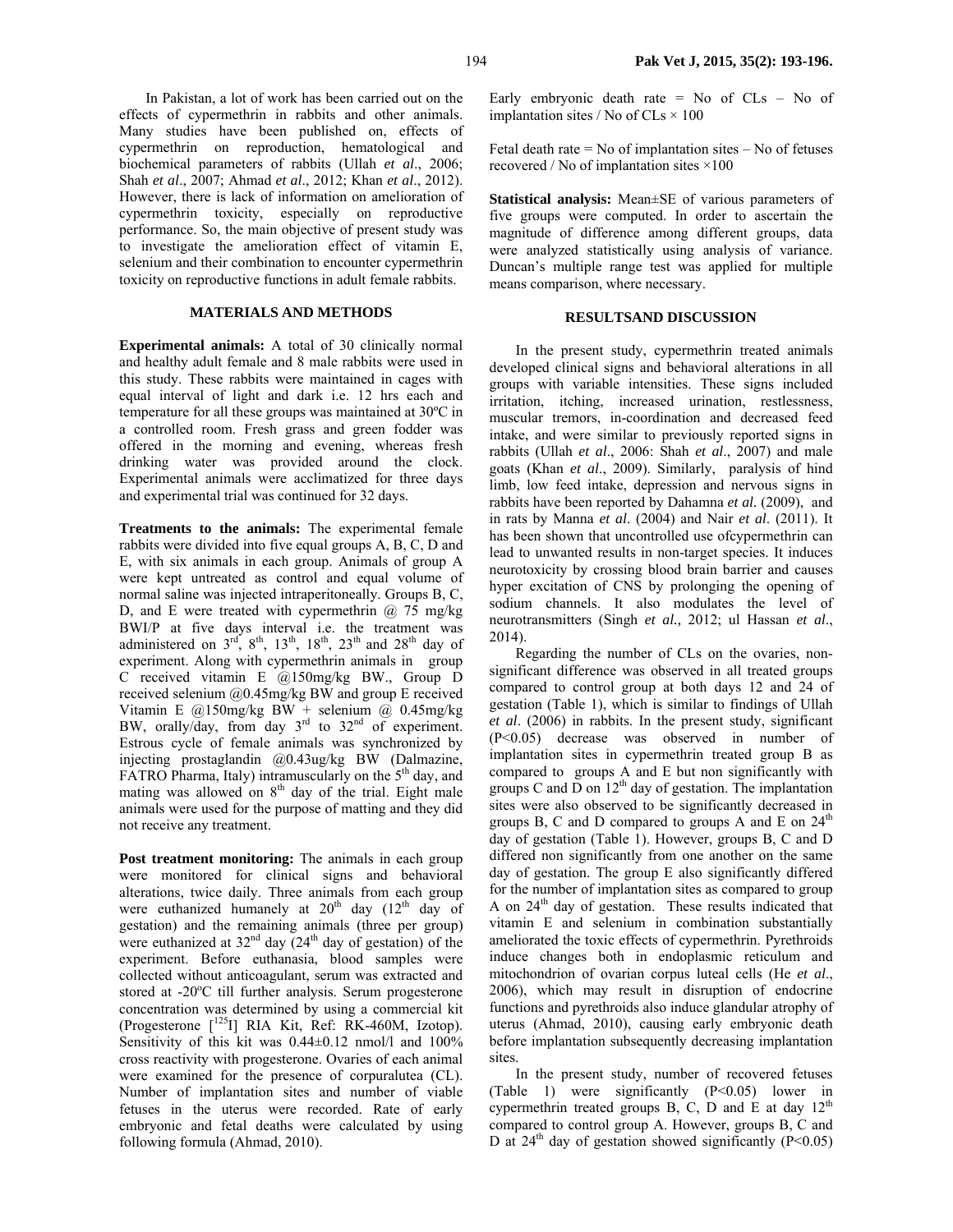**Table 1:** Mean values of reproductive parameters of various groups at 12<sup>th</sup> and 24<sup>th</sup> day of gestation

| Groups                      | $12th$ day of gestation      |                              |                              | 24 <sup>th</sup> Day of gestation |                         |                              |
|-----------------------------|------------------------------|------------------------------|------------------------------|-----------------------------------|-------------------------|------------------------------|
|                             | Corpora Iutea                | Implantation sites           | Recovered fetus              | Corpora lutea                     | Implantation sites      | Recovered fetus              |
|                             | $4.67 + 1.15^{A}$            | $4.33 \pm 0.57$ <sup>A</sup> | $3.67 + 0.57$ <sup>A</sup>   | $463+0.57A$                       | $4.33 + 1.52A$          | $3.67 + 1.52A$               |
| в                           | $3.67 \pm 1.52$ <sup>A</sup> | $1.33 \pm 1.15^{\circ}$      | $0.67 \pm 0.57$ <sup>C</sup> | $3.33 \pm 1.52$ <sup>A</sup>      | $1.33 \pm 0.57^{\circ}$ | $0.67 \pm 1.15$ <sup>C</sup> |
|                             | $3.33 \pm 0.58$ <sup>A</sup> | $2.00 \pm 1.0^{BC}$          | $1.33 \pm 0.68$ C            | $3.00 \pm 0.0^{\circ}$            | $1.66 \pm 1.52^{\circ}$ | $1.11 + 1.1BC$               |
|                             | $3.33 \pm 1.15$ <sup>A</sup> | $1.67 \pm 1.52^{\text{BC}}$  | $1.00 \pm 1.0^{\circ}$       | $3.00 \pm 1.00^{\circ}$           | $2.33 \pm 0.57^{\circ}$ | $1.33 \pm 1.0^{BC}$          |
| $\ddot{\phantom{1}}$<br>$-$ | $4.00 \pm 1.00^{\circ}$      | $3.33 \pm 0.57^{AB}$         | $2.93 \pm 0.57^8$            | $3.66 \pm 0.57$ <sup>A</sup>      | $3.00 \pm 0.0^8$        | $2.67 \pm 0.6^{AB}$          |

Mean±SEvalues with different letters in a column differ significantly (P<0.05).

**Table 2:** Percentages of early embryonic death (EED) and fetal death in rabbits of various groups at  $12<sup>th</sup>$  and  $24<sup>th</sup>$  day of gestation

|        | ີ                                 |             | ∼                       |             |
|--------|-----------------------------------|-------------|-------------------------|-------------|
| Groups | 12 <sup>th</sup> Day of gestation |             | $24th$ Day of gestation |             |
|        | EED                               | Fetal death | EED                     | Fetal death |
|        | 7.28                              | 15.24       | 6.47                    | 15.24       |
| В      | 63.76                             | 49.62       | 60.06                   | 49.62       |
| C      | 39.93                             | 33.50       | 44.66                   | 33.13       |
| D      | 49.84                             | 40.II       | 22.33                   | 42.91       |
|        | 16.75                             | 12.00       | 18.03                   | 11.00       |

**Table 3:** Serum progesterone concentrations in rabbits of various groups at  $12^{th}$  and  $24^{th}$  day of gestation

| Group                                                                     | Progesterone (ng/ml)          |                               |  |  |  |
|---------------------------------------------------------------------------|-------------------------------|-------------------------------|--|--|--|
|                                                                           | $12th$ day                    | $24th$ day                    |  |  |  |
| А                                                                         | 7.32±0.096 <sup>a</sup>       | $5.65 \pm 0.132$ <sup>a</sup> |  |  |  |
| B                                                                         | $4.09 \pm 0.096$ <sup>c</sup> | $4.76 \pm 0.034$ <sup>d</sup> |  |  |  |
| Ċ                                                                         | 5.75 $\pm$ 0.1 <sup>b</sup>   | $5.03 \pm 0.06$ <sup>cd</sup> |  |  |  |
| D                                                                         | $5.72 \pm 0.04^b$             | $5.26 \pm 0.052$ bc           |  |  |  |
| F                                                                         | 5.97±0.065 <sup>a</sup>       | $5.58 \pm 0.62$ <sup>ab</sup> |  |  |  |
| Mean+SE with different letters in a column differ significantly (P<0.05). |                               |                               |  |  |  |

lower number of fetuses than control group A. Similar results were obtained at 24<sup>th</sup> day of gestation by Ullah *et al*. (2006) in rabbits given 50 mg/kg BW cypermethrin at 5 days interval. However, at  $12<sup>th</sup>$  day of gestation, opposite results were observed by these authors. The possible reason for significant (P<0.05) decrease in number of recovered fetuses at  $12<sup>th</sup>$  day of gestation could be that in present study animals received 4 injections of 75 mg/kg BW cypermethrin, while in the study of Ullah *et al.* (2006), animals received 2 injections during this period. Perhaps more number of exposures resulted in low number of recovered fetuses in cypermethrin treated groups as compared to control group.

In the present study, early embryonic and fetal death rates were maximum in group B and minimum in group A, meanwhile other three groups were higher from group A but lower than group B at  $12^{th}$  and  $24^{th}$  day of gestation (Table 2). No dead fetus was recovered in the uterus. The possible reason for these embryonic or fetal losses may be the presence of increased connective tissue in the endometrium of the treated animals, which can interrupt ample blood supply to the fetus, resulting in low body weight gain or increased death rate in the fetuses (Ullah *et al*., 2006).

Results of the present study also indicated that supplementation of either vitamin E or selenium alone did not ameliorate toxic effects of cypermethrin as far as number of implantation sites and number of recovered fetuses is concerned. However, their combined use ameliorated the toxic effects of cypermethrin significantly  $(P<0.05)$ , which may be due to the fact that simultaneous use of vitamin E and selenium is more effective against cypermethrin toxicity than when these are used alone (Atessahin *et al.,* 2005).

In the present study, significant  $(P<0.05)$  decrease was observed in serum progesterone concentration at 12<sup>th</sup> and  $24<sup>th</sup>$  day of gestation in cypermethrin treated group as

compared to control group (Table 3). Gill *et al*. (2011) observed that the exposure of bovines to the cypermethrin decreased the progesterone concentrations which support our findings. The reason for this decrease may be that pyrethroids damage the ovarian CL cells by inducing changes in the endoplasmic reticulum and mitochondrion of CL (He *et al*., 2006), which results in the disruption of endocrine functions i.e. decrease in the progesterone concentration.

**Conclusion:** Cypermethrin toxicity induces clinical signs and behavioral alterations in treated rabbits like irritation, itching, increased urination, restlessness, muscular tremors, incoordination and low feed intake. Its toxicity also causes significant decrease in number of implantation sites, increase in early embryonic death and decrease in progesterone concentrations. However, toxic effects can be ameliorated with Vit. E and Se, which reduce the severity of the clinical signs and early embryonic death rates in rabbits.

**Authors' Contribution:** Authors played an active role in the conduction of this trial, parameters and data analysis and manuscript write up and revision.

#### **REFERENCES**

- Ahmad L, 2010. Pathological effects of cypermethrin in rabbits. PhD dissertation. Department Pathology, Univ Agr, Faisalabad, Pakistan.
- Ahmad L, A Khan and MZ Khan, 2012. Cypermethrin induced biochemical and hepato-renal pathological changes in rabbits. Int J Agr Biol, 13: 865–872.
- Ali A, JA Khan, T Khaliq, I Javed, F Muhammad, B Aslam and MZ Khan, 2014. Hematobiochemical disruptions by lambda-cyhalothrin in rats. Pak Vet J, 34: 54-57.
- Aslam F, A Khan, MZ Khan, S Sharaf, ST Gul and MK Saleemi, 2010. Toxico-pathological changes induced by cypermethrin in broiler chicks and their attenuation with vitamin E and selenium. ExpToxicol Pathol, 62: 441-450.
- Atessahin A, S Yilmaz, I Karahan, I Pirincci and B Tasdemir, 2005. The effects of vitamin E and selenium on cypermethrin induced oxidative stress in rats. Turk J Vet Anim Sci, 29:385-391
- Auon M, F Mahmood, A Khan and R Hussain, 2014.Testicular and genotoxic effects induced by subchronic oral administration of chlorpyrifos in Japanese quail (*Coturnix japonica*). Pak J Agr Sci, 51: 1005-1010.
- Azeez AA and NA Al-Hussary, 2012. Effect of dermal administration of cypermethrin on some biochemical parameters in male rats. Iraq J Vet Sci, 26: 67-73.
- Bibi N, A Zuberi, M Naeem, I Ullah, H Sarwar and B Atika, 2014. Evaluation of acute toxicity of karate and its sub-lethal effects on protein and acetylcholinestrase activity in *Cyprinus carpio.* Int J Agric Biol, 16: 731-737.
- Dahamna S, D Harzallah, AGuemache and N Sekfali, 2009. Biochemical investigation of cypermethrin toxicity in rabbits. Commun Agr Appl Biol Sci, 74: 149-153.
- Ghaffar A, S Ashraf, R Hussain, T Hussain, M Shafique, S Noreen and S Aslam, 2014. Clinicohematological disparities induced by triazophos (organophosphate) in Japanese quail. Pak Vet J, 34: 257- 259.